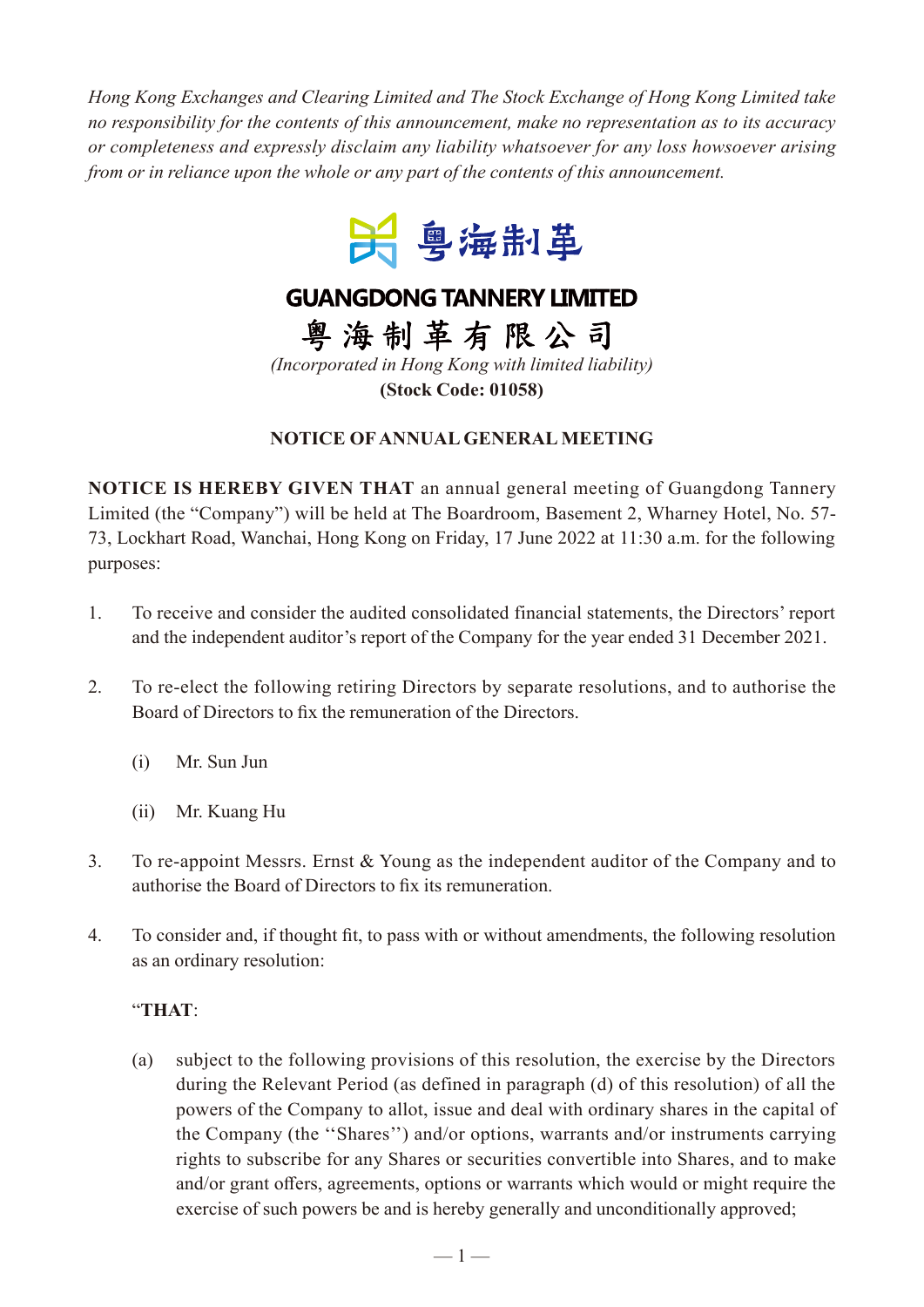- (b) the approval in paragraph (a) of this resolution shall be in addition to any other authorisation given to the Directors and shall authorise the Directors during the Relevant Period to make and/or grant offers, agreements, options or warrants which would or might require the exercise of such powers after the end of the Relevant Period;
- (c) the aggregate number of the Shares allotted, issued or dealt with, or agreed conditionally or unconditionally to be allotted, issued or dealt with (whether pursuant to an option or otherwise) by the Directors pursuant to the approval given under paragraph (a) of this resolution, otherwise than pursuant to (i) a Rights Issue (as defined in paragraph (d) of this resolution), (ii) the exercise of the subscription or conversion rights attaching to any warrants, preference shares, convertible bonds or other securities issued by the Company which are convertible into Shares, (iii) the exercise of options granted by the Company under any share option scheme or similar arrangement for the time being adopted for the grant to the Directors, officers and/or employees of the Company and/or any of its subsidiaries and/or other eligible person (if any) of rights to acquire Shares, or (iv) any scrip dividend or similar arrangement providing for the allotment of Shares in lieu of the whole or part of a dividend on the Shares in accordance with the articles of association of the Company (the ''Articles of Association''), shall not exceed 20 per cent. of the aggregate number of the Shares in issue as at the date of the passing the passing of this resolution, and the said approval shall be limited accordingly; and
- (d) for the purpose of this resolution:

"Relevant Period" means the period from the passing of this resolution until whichever is the earliest of:

- (i) the conclusion of the next annual general meeting of the Company;
- (ii) the expiration of the period within which the next annual general meeting of the Company is required by the Articles of Association or any applicable laws of Hong Kong Special Administrative Region of the People's Republic of China ("Hong Kong") to be held; and
- (iii) the revocation or variation of the authority given under this resolution by an ordinary resolution of the shareholders of the Company in general meeting;

and,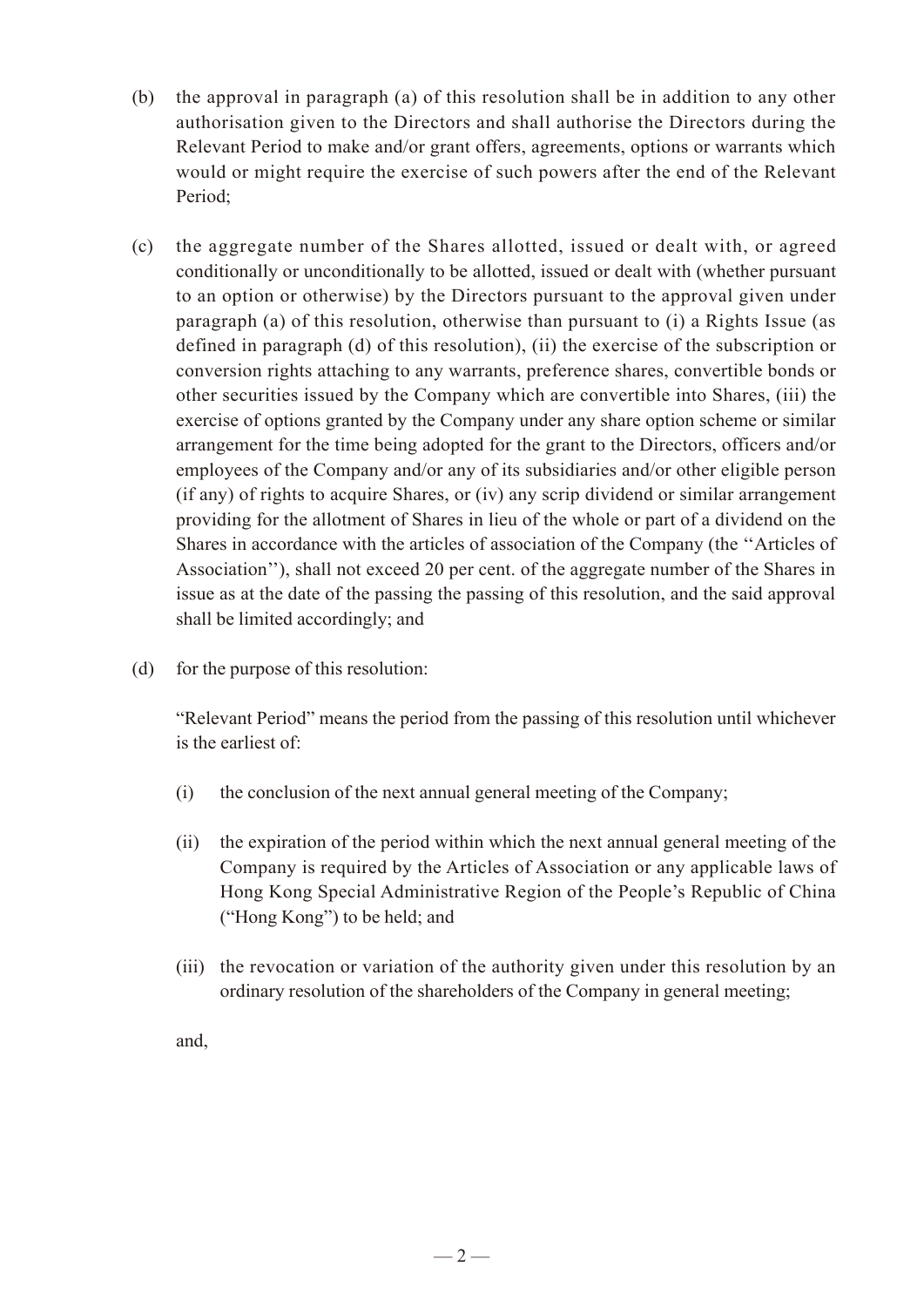"Rights Issue" means an offer of Shares open for a period fixed by the Company (or by the Directors) to holders of Shares on the Register of Members (Shares) of the Company on a fixed record date in proportion to their then holdings of such Shares (subject to such exclusions or other arrangements as the Directors may deem necessary or expedient in relation to fractional entitlements or having regard to any restrictions or obligations under the laws of, or the requirements of any authorised regulatory body or any stock exchange in, any territory outside Hong Kong)."

> By Order of the Board **ZHOU Hao** *Chairman*

Hong Kong, 12 May 2022

*Registered office:* 29th Floor Guangdong Investment Tower 148 Connaught Road Central Hong Kong

*Notes:*

- (i) A shareholder entitled to attend and vote at the annual general meeting may appoint one or more proxies to attend and, on a poll, vote in his place and such proxy need not be a shareholder of the Company.
- (ii) To be valid, the form of proxy together with the power of attorney (if any) or other authority (if any) under which it is signed (or a notarially certified copy of such power or authority) must be delivered to the Company's share registrar, Tricor Tengis Limited, at Level 54, Hopewell Centre, 183 Queen's Road East, Hong Kong not less than 48 hours before the time fixed for holding the meeting or adjourned meeting. The appointment of a proxy will not prevent a shareholder from subsequently attending and voting at the meeting or any adjourned meeting if he so wishes. If a shareholder who has lodged a form of proxy attends the meeting, his form of proxy will be deemed to have been revoked.
- (iii) In the case of joint shareholders, the vote of the senior who tenders a vote, whether in person, or by proxy, shall be accepted to the exclusion of the votes of the other joint holders, and for this purpose seniority will be determined by the order in which the names stand in the Company's register of shareholders in respect of the joint holding.